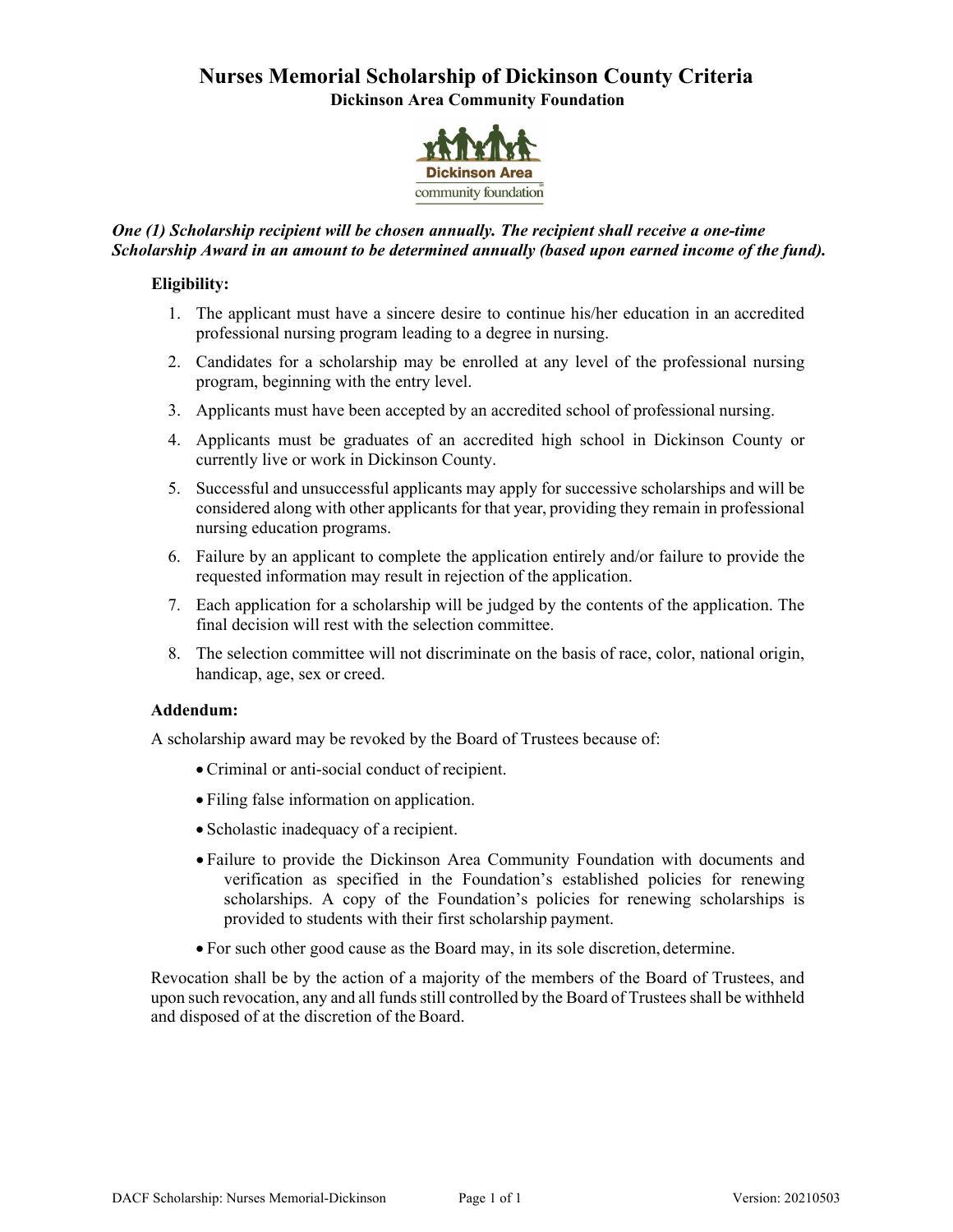

# *Nurses Memorial of Dickinson County Scholarship*

**Dickinson Area Community Foundation Completed applications must be submitted by March 15th** 

| <b>Date</b>                                                                      |  |  |  |
|----------------------------------------------------------------------------------|--|--|--|
| <b>Name</b>                                                                      |  |  |  |
| <b>Street Address</b>                                                            |  |  |  |
| <b>City ST ZIP Code</b>                                                          |  |  |  |
| <b>Home Phone</b>                                                                |  |  |  |
| <b>High School Graduated</b><br>from:                                            |  |  |  |
| Year of graduation                                                               |  |  |  |
| <b>GPA</b>                                                                       |  |  |  |
| <b>E-Mail Required</b>                                                           |  |  |  |
| <b>Highest ACT Composite</b><br>Score (also please included<br>with application) |  |  |  |
| <b>Other Educational Training:</b>                                               |  |  |  |
|                                                                                  |  |  |  |
| <b>Extra-Curricular Activity:</b>                                                |  |  |  |
|                                                                                  |  |  |  |
| <b>Work Experience:</b>                                                          |  |  |  |
|                                                                                  |  |  |  |